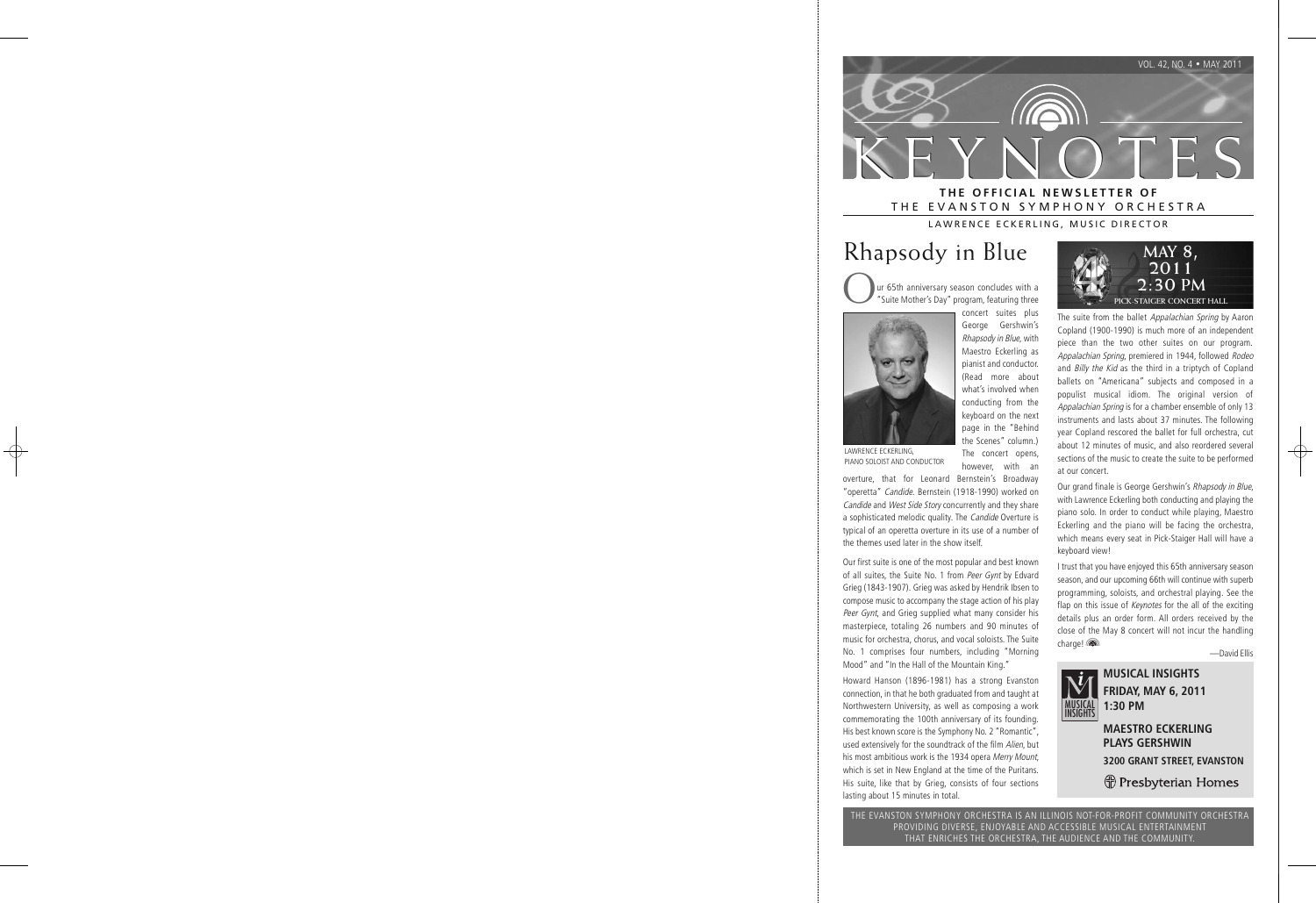## BEHIND THE SCENES



The first time I ever saw a performance with a pianist conducting from the piano in a performance, it was Leonard Bernstein conducting Rhapsody In Blue! At the time I was an extremely young conducting student. And I immediately asked the question, how is it possible? Can one actually conduct and play at the same time? My youthful answer was that it was not possible. One could play, and "then" conduct, but one couldn't do both at the same time. And therefore, one "shouldn't." This of course was based on the premise that conducting was about beating time. Well, conducting is about beating time, but it's also about much more than that. It's about unifying a concept for the orchestra. This happens through the face, through the eyes, by "listening" to each other, etc. If you factor in "all" of what conducting is, then it most certainly is possible to conduct and play at the same time. (Admittedly, unless one has an extra hand, it's still not possible to beat time and play simultaneously!).

LAWRENCE ECKERLING, MUSIC DIRECTOR

So it does require that the orchestra think of the soloist/ conductor as a chamber music partner, and get information that they usually get watching, and instead get it from listening. And it does require in a few key places where watching would really be helpful, but not possible, for the orchestra to really be rehearsed in certain transitions so that those transitions can be made.

The benefits of doing this are that the soloist and the conductor are in complete agreement, helping a singular point of view to emerge!

Only very good orchestras can do what is necessary to bring off such a performance, and it is a testament to the Evanston Symphony Orchestra that they are up to this task. I am truly looking forward to performing this work with them, and trust in their abilities to play "chamber music with me" as we perform Gershin's favorite classic.

#### **It is again that time of year to renew your subscriptions for next season.**

I'm always excited and looking forward to the start of a new season. First, an enormous amount of work and love go into the planning for each of our concerts. The experience of our audience is vitally important to our whole organization, and so great care is taken to present rewarding and enjoyable programs. We try very hard to give you something old and something new, and combine familiar with the less familiar, and we try and present them in interesting ways!

Our first concert features 17 year old Colton Peltier performing the 1st Piano Concerto of Franz Liszt in honor of the 200th anniversary of his birth. That concerto is surrounded by Schubert's beautiful "Unfinished" Symphony and an audience favorite by Dvořák, his 8th Symphony.

In February, we have an all-Russian program featuring violin virtuoso Bella Hristova in the fireworks of Khachaturian's Violin Concerto. The program ends with Shostakovich's 1st Symphony and opens with Mussorgsky's Night On Bald Mountain.

Our March Concert welcomes back the Chicago Chamber Choir under the direction of Timothy Adams. You may remember that in February of 2010 they performed a short Thomas Tallis work as a prelude to our performance of the Vaughan Williams Fantasia on that same theme. They were so exquisite that I have invited them to perform one of my favorite choral works of all time, Lauridsen's Lux Aeterna. Also on the program is Sibelius' 7th (and final) Symphony, a prize-winning orchestral showpiece titled Rainbow Body, and that audience favorite, Smetana's Moldau.

Our final concert is special in that each work originated in a different form. We have Leopold Stokowski's orchestration of Bach's Toccata and Fugue in D Minor, originally for organ, as seen in Walt Disney's Fantasia. We also have Brahms' Piano Quartet in G Minor dazzlingly orchestrated by Arnold Schoenberg (which we endearingly sub-title Brahms' 5th Symphony!), and we present world renowned (and Chicago Symphony principal) flutist Matthieu Dufour, who will perform Mozart's 2nd Flute Concerto (originally Mozart's Oboe Concerto).

This promises to be a magnificent season, and I hope to see you all there!

—Lawrence Eckerling Music Director, Evanston Symphony Orchestra

## RUTHANNE DEWOLFE RETIRES FROM THE CELLO SECTION AFTER 25 YEARS

Ruthanne has been a member of the cello section with the Evanston Symphony Orchestra for 25 years. She is delighted with having played this long with the ESO, but has finally decided to retire. We tried to Ruthanne to pick her favorite concert across that time, but Ruthanne assured us that she loved every concert! She has also always had a happy relationship with her stand partners. 'We share serious moments and we share happy moments,' Ruthanne says.

One of Ruthanne's favorite concert recollections is from when we were still playing our regular concerts at ETHS. The piece in question was the "Forest Murmurs" from Wagner's opera Siegfried. All through the rehearsals, the cellos had been told to be quieter at one vital entrance, but they couldn't get it right. At the concert, the conductor conducted with very small gestures, keeping the orchestra quiet. But most



RUTHANNE DEWOLFE AMONGST THE CELLO SECTION

of the cellos couldn't see the beat because he kept his hands so low that only the first desk could see them. At the vital entrance only the front desk of the cellos came in, followed a measure later by the second desk and then by the rest of the cellos. Success! Perfect quiet cello entrance. Ruthanne says the cello section still laughs about that concert.

Ruthanne will be a subscriber next year and remain a generous donor. Thank you for all your dedication and commitment, Ruthanne.

—Penelope Sachs

## THE EVANSTON SYMPHONY ORCHESTRA THANKS PRESBYTERIAN HOMES FOR THEIR SPONSORSHIP OF THIS WONDERFUL CONCERT

#### **Presbyterian Homes' Online Resource Serves Caregivers of Older Adults**

Presbyterian Homes' SeniorCareAnswerTeam.org is a new online resource for caregivers of older adults — perhaps someone who is caring for a spouse or relative or an adult child who is caring for a parent. The site helps give caregivers a better understanding of available care services so that they can choose the right kind of support for their family member.

Information at the Senior Care Answer Team web site includes how to determine whether a family member needs help, the different types of senior living and community services, and suggestions for discussing the need for more support with a loved one. The site also addresses financial concerns, hiring a caregiver and other resources. Most important, an easy-to-use online form is available so that users may ask questions of the Senior Care Answer Team. The team is made up of a multidisciplinary group of highly experienced health care professionals from Presbyterian Homes.

"Throughout our years of experience, we've learned that every family's situation is different, and most feel they are in uncharted territory. The array of terms, choices and financial considerations is overwhelming," says Lisa Vandermark, director of memory care at Westminster Place of Presbyterian Homes. "We wanted to provide a comprehensive site with answers to questions people have most often and a way for them to ask questions specific to their circumstances."

"We welcome questions from anyone — not just those considering a move to a Presbyterian Homes' community," Ms. Vandermark continued. "The information and answers we provide are not specific to our organization. This site continues our mission of serving older adults wherever they may live." **A**